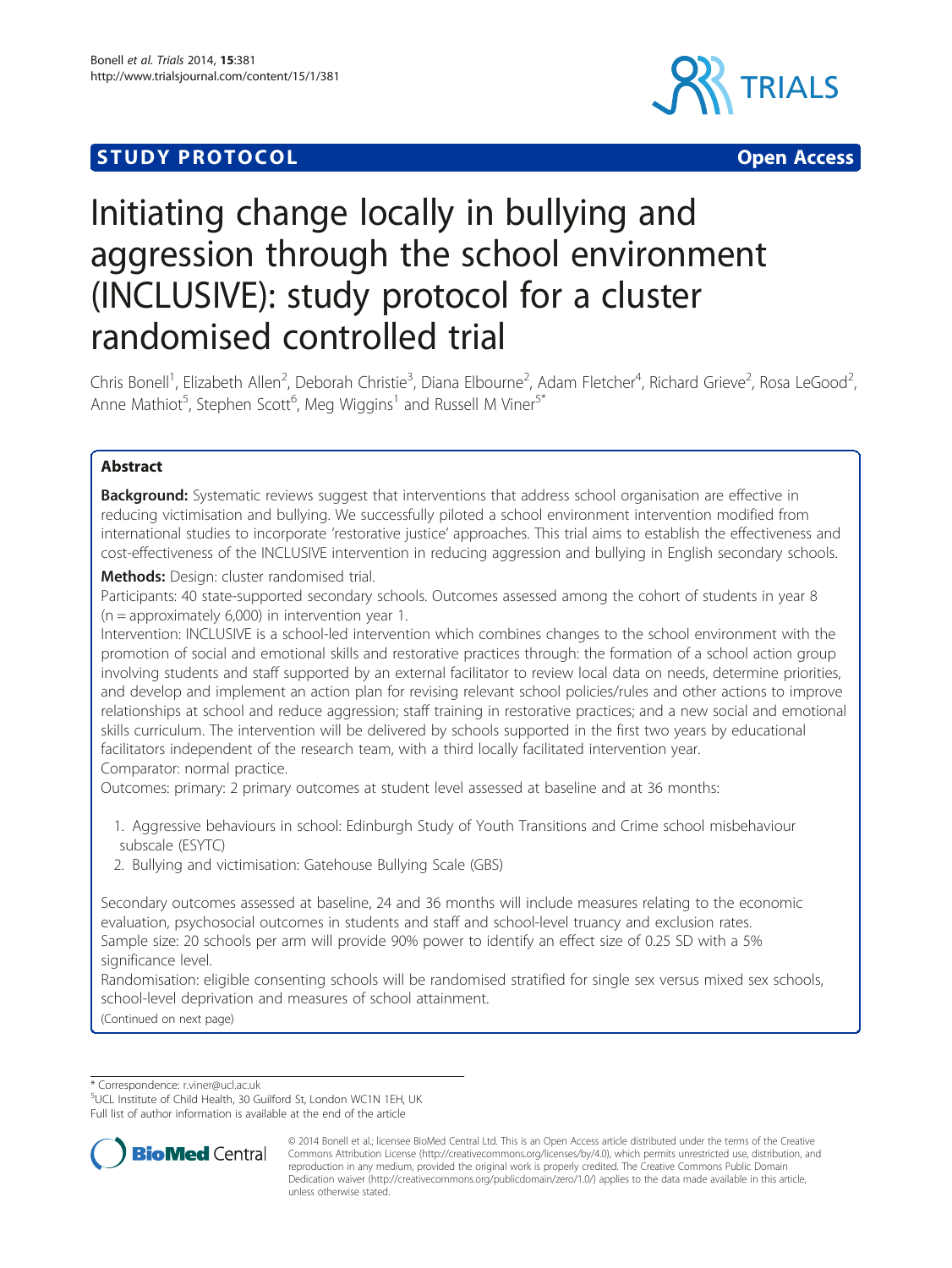#### (Continued from previous page)

Discussion: The trial will be run by independent research and intervention teams and supervised by a Trial Steering Committee and a Data Monitoring Committee (DMC).

Trial registration: Current Controlled Trials [ISRCTN10751359](http://www.controlled-trials.com/ISRCTN10751359) (Registered 11 March 2014)

Keywords: Bullying, Cluster randomised trial, School intervention, Violence prevention, Adolescent

#### **Background**

The prevalence and harms of aggressive behaviours among youth make addressing them a public health priority [[1](#page-12-0)-[4](#page-12-0)]. The World Health Organisation considers bullying to be a major adolescent health problem, defining this to include the intentional use of physical or psychological force against others [[5](#page-12-0)]. This includes verbal and relational aggression that aims to harm the victim or their social relations, such as through spreading rumours or purposely excluding them [[6,7](#page-12-0)]. The prevalence of bullying among British youth is above the European average [[8](#page-12-0)], with approximately 25% of young people reporting that they have been subjected to serious peer bullying [\[9\]](#page-12-0). There are marked social gradients, with both family deprivation and school-level deprivation increasing the risk of experiencing bullying [\[10](#page-12-0)]. Bullying most commonly occurs in schools [[11,12](#page-12-0)] and prevalence varies significantly between schools [[13](#page-12-0)-[16](#page-12-0)].

Being a victim of peer bullying is associated with an increased risk of: physical health problems [\[17\]](#page-12-0); engaging in health risk behaviours such as substance use [[18](#page-12-0)-[20](#page-12-0)]; long-term emotional, behavioural and mental health problems [[21](#page-12-0)-[23](#page-12-0)]; self-harm and suicide [\[24\]](#page-12-0); and poorer educational attainment [\[25,26\]](#page-12-0). Students who experience physical, verbal and relational bullying on a regular basis tend to experience the most adverse health outcomes [[27](#page-12-0)]. There is also evidence suggesting that childhood exposure to bullying and aggression may also influence life-long health through biological mechanisms [[28](#page-12-0)]. The perpetrators of peer bullying are also at greater risk of a range of adverse emotional and mental health outcomes, including depression and anxiety [[8,13](#page-12-0)].

Bullying is also often a precursor to more serious violent behaviours commonly reported by British youth. One UK study of 14,000 students found that 1 in 10 young people aged 11 to 12 reported carrying a weapon and 8% of this age group admitted they had attacked another with the intention to hurt them seriously [[29](#page-12-0)]. By age 15 to 16, 24% of students report that they have carried a weapon and 19% reported attacking someone with the intention to hurt them seriously [\[29\]](#page-12-0). Inter-personal violence can cause physical injury and disability, and is also associated with longterm emotional and mental health problems. There are also links between aggression and anti-social behaviours in youth and violent crime in adulthood [[30,31](#page-12-0)]. There is increasing concern because low-level provocation and aggressive behaviours in secondary schools are educationally disruptive, emotionally harmful, reduce educational attainments and later life-chances, and can lead to more overt physical aggression over time [[32](#page-12-0)-[34\]](#page-12-0). The economic costs to society as a whole due to youth aggression, bullying and violence are extremely high. For example, the total cost of crime attributable to conduct problems in childhood has been estimated at about £60 billion a year in England and Wales [\[35\]](#page-12-0).

#### School-based interventions

Reducing aggression, bullying and violence in British schools has been a consistent priority within recent public health and education policies [[36](#page-12-0)-[38](#page-12-0)]. The 2009 Steer Review concluded that schools' approaches to discipline, behaviour management and bullying prevention vary widely and are rarely evidence-based, and that further resources and research are urgently needed to combat aggressive behaviours and other conduct problems [[34\]](#page-12-0). There is, therefore, a pressing need to determine which interventions are effective in addressing bullying and aggression in schools, and to scale up such interventions across local and national school networks.

A number of systematic reviews assess school-based interventions to address bullying and aggression. Interventions that promote change across school systems and addressed different levels of school organisation, that is 'whole-school' or 'school environment' interventions, are particularly effective in reducing victimisation and bullying than curriculum interventions [[39](#page-12-0)-[41](#page-12-0)]. The effectiveness of such interventions may be because they address bullying as a systemic problem meriting an 'environmental solution' [\[39](#page-12-0)]. Whole-school interventions are also inherently universal in reach and likely to provide a costeffective and non-stigmatising approach to preventing bullying [[40\]](#page-12-0). This is in keeping with other evidence from the UK and internationally which shows that schools promote health most effectively when they are not treated merely as sites for health education but also as physical and social environments which can actively support healthy behaviours and outcomes [\[42,43](#page-12-0)].

These school environment interventions thus take a 'socio-ecological' [[44](#page-13-0)] or 'structural' [[45](#page-13-0)] approach to promoting health whereby behaviours are understood to be influenced not only by characteristics of individuals, but also the wider social context. A recent National Institute of Health Research (NIHR)-funded systematic review of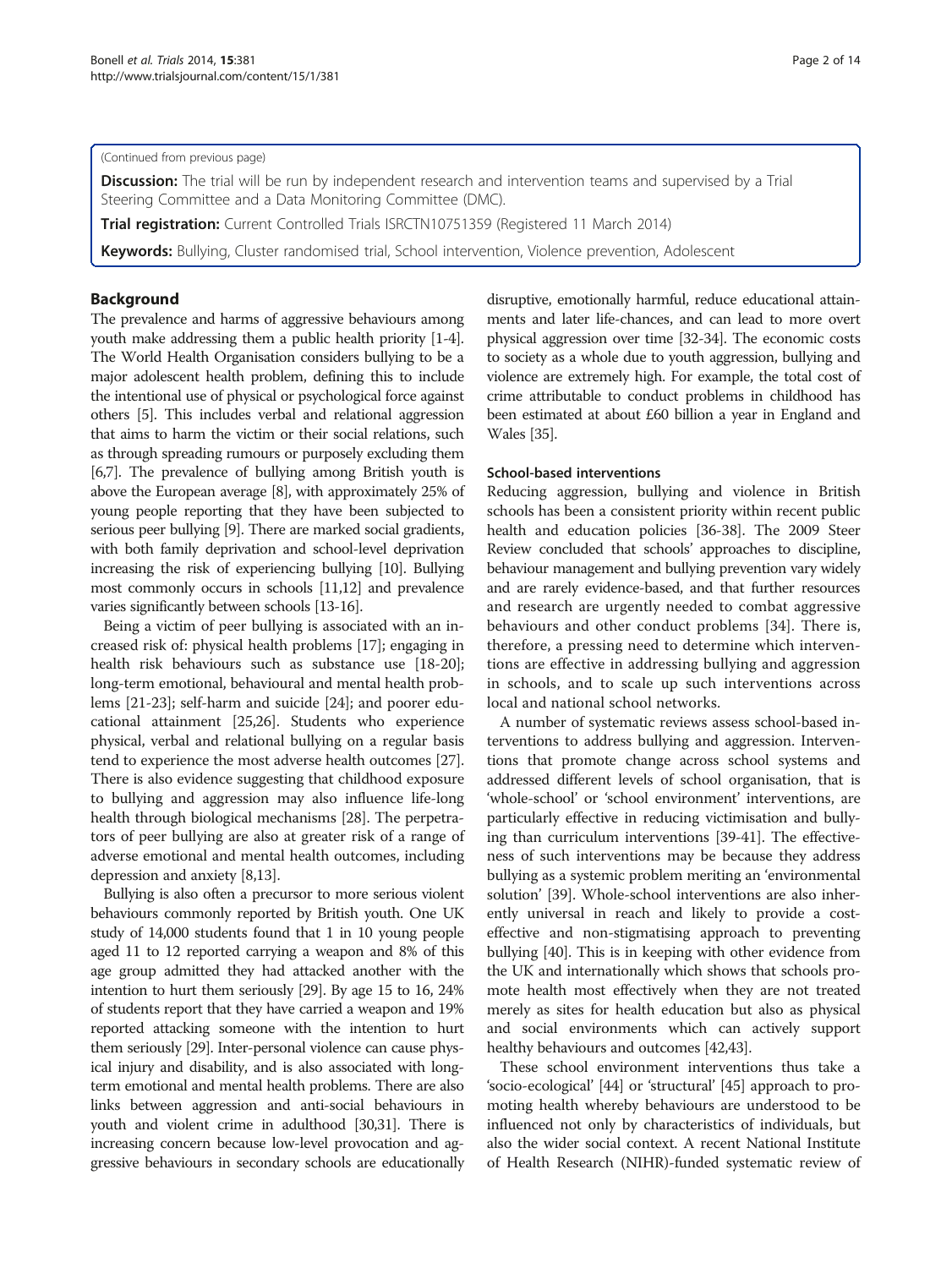the health effects of the school environment found evidence from observational and experimental studies that modifying the way in which schools manage their 'core business' (teaching, pastoral care and discipline) can promote student health and potentially reduce health inequalities across a range of outcomes, including reductions in violence and other aggressive behaviours [[43](#page-12-0)]. Other outcomes that are improved by school environment interventions include mental health and physical activity and reduced substance use including alcohol, tobacco and drugs [[43](#page-12-0)].

School environment interventions that impact on a range of health risk behaviours including aggression are likely to be one of the most efficient ways of addressing multiple health harms in adolescence, due to their potential for modifying population-level risk as well as their reach and sustainability [\[43\]](#page-12-0). Multiple risk behaviours in adolescence are subject to socio-economic stratification, and are strongly associated with poor health outcomes, social exclusion, educational failure and poor mental health in adult life [\[46\]](#page-13-0). A recent King's Fund report on The Clustering of Unhealthy Behaviours Over Time, emphasised the association of multiple risk behaviours with mortality and health across the life-course, and the policy importance of reducing multiple risk behaviours among young people through new interventions that address their common determinants [\[47\]](#page-13-0).

The INCLUSIVE intervention under trial here has been particularly informed by two international evidence-based school environment programmes. First, the Aban Aya Youth Project (AAYP) is a multi-component intervention, enabling schools to modify their social environment as well as delivering a social skills curriculum. This approach was designed to increase social inclusion by 'rebuilding the village' within schools serving disadvantaged, African-American communities. To promote whole-school institutional change at each school, teacher training was provided and an action group was established (comprising both staff and students) to review policies and prioritise actions needed to foster a more inclusive school climate. For boys, the intervention was associated with significant reductions in the growth in violence and aggressive behaviour [\[48\]](#page-13-0). The intervention also brought benefits in terms of reduced sexual risk behaviours and drug use, as well as provoking behaviour and school delinquency. Second, the Gatehouse Project in Australia also aimed to reduce health problems via changing the school climate and promoting security, positive regard and communication among students and school staff. As with the AAYP, an action group was convened in each school, facilitated by an external 'critical friend' and informed by data from a student survey, alongside a social and emotional skills curriculum. A cluster randomised controlled trial (RCT) found consistent reductions in a composite measure of health risk behaviours, which included violence and antisocial behaviour [[49](#page-13-0),[50](#page-13-0)].

INCLUSIVE extends the AAYP and Gatehouse interventions by including 'restorative justice' approaches. The Steer Review in 2009 called for English schools to consider adopting more restorative approaches to prevent bullying and other aggressive behaviour to help minimise the harms associated with such problems [[34](#page-12-0)]. The central tenet of such approaches is to repair the harms caused to relationships and communities rather than merely assign blame and enact punishment. Such approaches have now been adapted for use in schools and can operate at a whole-school level, informing changes to disciplinary policies, behaviour management practices, and how staff communicate with students in order to improve relationships, reduce conflict and repair harm. An example of such restorative practice currently employed in schools is the use of 'circle time' to develop and maintain good communication and relationships [\[51](#page-13-0)]. Restorative 'conferencing' can also be used in schools to deal with more serious incidents [[51](#page-13-0)].

Restorative approaches have only been evaluated using non-random designs, although such studies do suggest that the restorative approach is a promising one in the UK [[52-54](#page-13-0)] and internationally, particularly when implemented at the whole-school level [[55-57](#page-13-0)]. For example, in England and Wales, the Youth Justice Board evaluated the use of restorative approaches at twenty secondary schools and six primary schools, and reported significant improvements regarding students' attitudes to bullying, and reduced offending, and victimisation in schools that adopted a whole-school approach to restorative practice. Restorative approaches thus appear to have the potential to complement school-environment interventions such as Aban Aya and the Gatehouse Project. They offer a highly promising way forward for reducing aggressive behaviours among British youth. A recent Cochrane review found no RCTs of interventions employing restorative approaches to reduce bullying in schools and recommended that this should be a priority for future research [\[58\]](#page-13-0). If trialled and found to be effective, such a universal school-based approach could be scaled up to reach very large numbers of young people and deliver significant population-level health improvements.

#### Findings from the INCLUSIVE pilot study

The evidence above demonstrates that bullying and aggression are highly prevalent in English schools, and generate health harms and inequalities, educational and other harms, and economic costs. While existing systematic reviews suggest 'whole-school' interventions are an effective approach to addressing these problems, the recent Cochrane review [[58](#page-13-0)] recommends further trials in this area examining restorative practices. The INCLUSIVE intervention addresses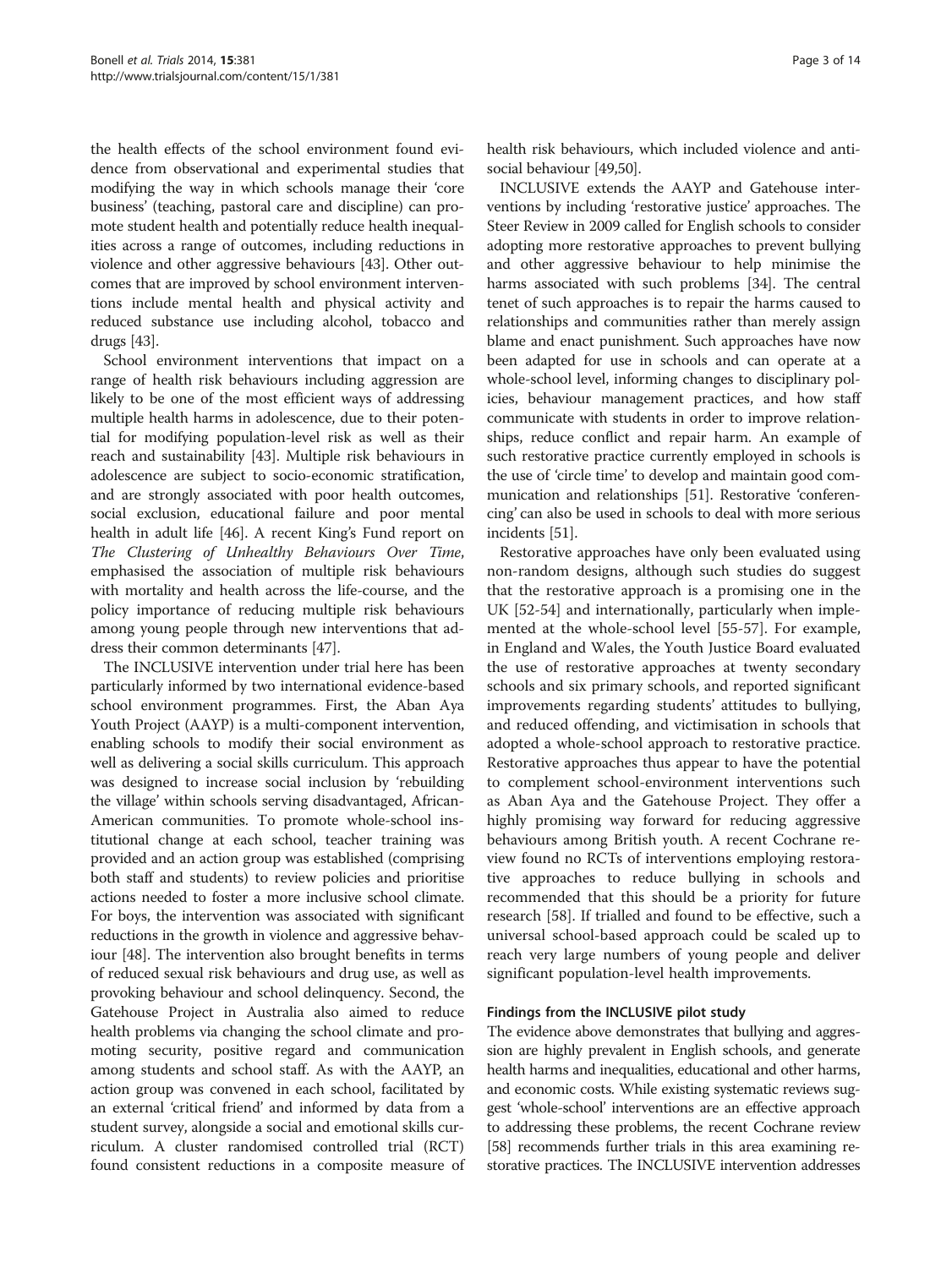these points and has been successfully piloted, funded for 20 months (July 2011 to February 2013) through a commissioned funding call from the UK NIHR Health Technology Assessment (HTA). Criteria were agreed for progression to a full trial, with further funding for a phase III trial of a three-year intervention being dependent on a new funding application. Intervention funding was provided by the Paul Hamlyn Foundation, the Big Lottery Fund, and the Coutts Charitable Trust.

We undertook a cluster RCT in eight mixed-sex secondary schools in London and south-east England, purposively sampled to ensure diversity with regard to Ofsted rating and rate of eligibility for free school meals (four intervention, four comparison) with integral process evaluation. The aim was to assess the feasibility and acceptability of the INCLUSIVE intervention and trial methods over one academic year (whereas INCLU-SIVE was designed as a three-year intervention). The objectives of the study were to: (1) examine the feasibility and acceptability of delivering and trialling the intervention according to pre-specified criteria agreed with the HTA; (2) explore participants' experiences of implementing and trialling the intervention and how this varied according to school context to refine the intervention and trial methods; and (3) pilot indicative primary outcomes (aggressive behaviour measures), other outcomes and economic evaluation methods.

All pre-specified feasibility and acceptability criteria were met (objective 1) and the process data indicated that all intervention components, the trial design and methods were feasible and acceptable (objective 2). Qualitative data suggested that student participation may be a core component in improving relationships and engagement across the school. Appropriate outcome measures and economic methods were identified (objective 3): the Gatehouse Bullying Scale (GBS) and the Edinburgh Study of Youth Transitions and Crime (ESTYC) school misbehaviour subscale were acceptable, discriminating and reliable measures of bullying and aggression in this context. Pilot economic analyses support the use of the Child Health Utility 9D (CHU9D) scale with this population and the feasibility of costutility analysis. Analysis of outcomes in the pilot showed that confidence intervals encompassed potential intervention benefits. There was no evidence of harm.

We were then successful in obtaining further NIHR funding from the Public Health Research programme (PHR) to undertake a large-scale cluster RCT to examine the effectiveness and cost-effectiveness of the IN-CLUSIVE intervention. Intervention funding was obtained from the Educational Endowment Fund (EEF), which also funded an independent evaluation of effects on educational attainment to be conducted by the University of Manchester.

#### Research questions

RQ1. Is the INCLUSIVE intervention implemented over three school years more effective and cost-effective than standard practice in reducing bullying and aggression among 12- to 15-year olds in English secondary schools? RQ2. Is the INCLUSIVE intervention more effective than standard practice in improving students' quality of life (QoL), well-being, psychological function and attainments, and reducing school exclusion and truancy, substance use, sexual risk, National Health Service (NHS) use, police contacts among students, and improving staff QoL and attendance and reducing burn-out? RQ3. What pre-hypothesised factors moderate and mediate the effectiveness of the INCLUSIVE intervention; including, do effects vary by socio-economic status and sex?

# **Mathods**

The trial is a 3-year cluster randomised controlled trial with integral economic evaluation and process evaluation in 40 schools across south-east England, with schools as the unit of allocation.

# Study population

INCLUSIVE is a universal intervention, aimed at all 11- to 16-year olds in participating secondary schools in England. While the intervention will have effects on the whole school, our study population of students will be those at the end of year 7 (age 11 to 12 years) at baseline and at the end of year 10 at 36-month follow-up (age 14 to 15), as well as all school teaching and teaching assistant staff. All students in the school in that year and all teaching staff will be surveyed at each time-point, not only those who participated at baseline.

#### Inclusion/Exclusion criteria

Eligible schools are those:

- (i). Secondary schools within the state education system (including community, academy or free schools, and mixed or single sex) in south-east England. We will take the widest definition of a 'state school' and will only exclude private schools, schools exclusively for those with learning disabilities and pupil referral units. The latter two will be excluded as it is unlikely that INCLUSIVE will be appropriate for their populations.
- (ii). Ofsted rating (most recent) of 'requires improvement'/'satisfactory' or better; we will exclude schools with an 'inadequate'/'poor' Ofsted rating because such schools are subject to special measures which are likely to impede INCLUSIVE delivery.

Note there are no inclusion/exclusion criteria for students.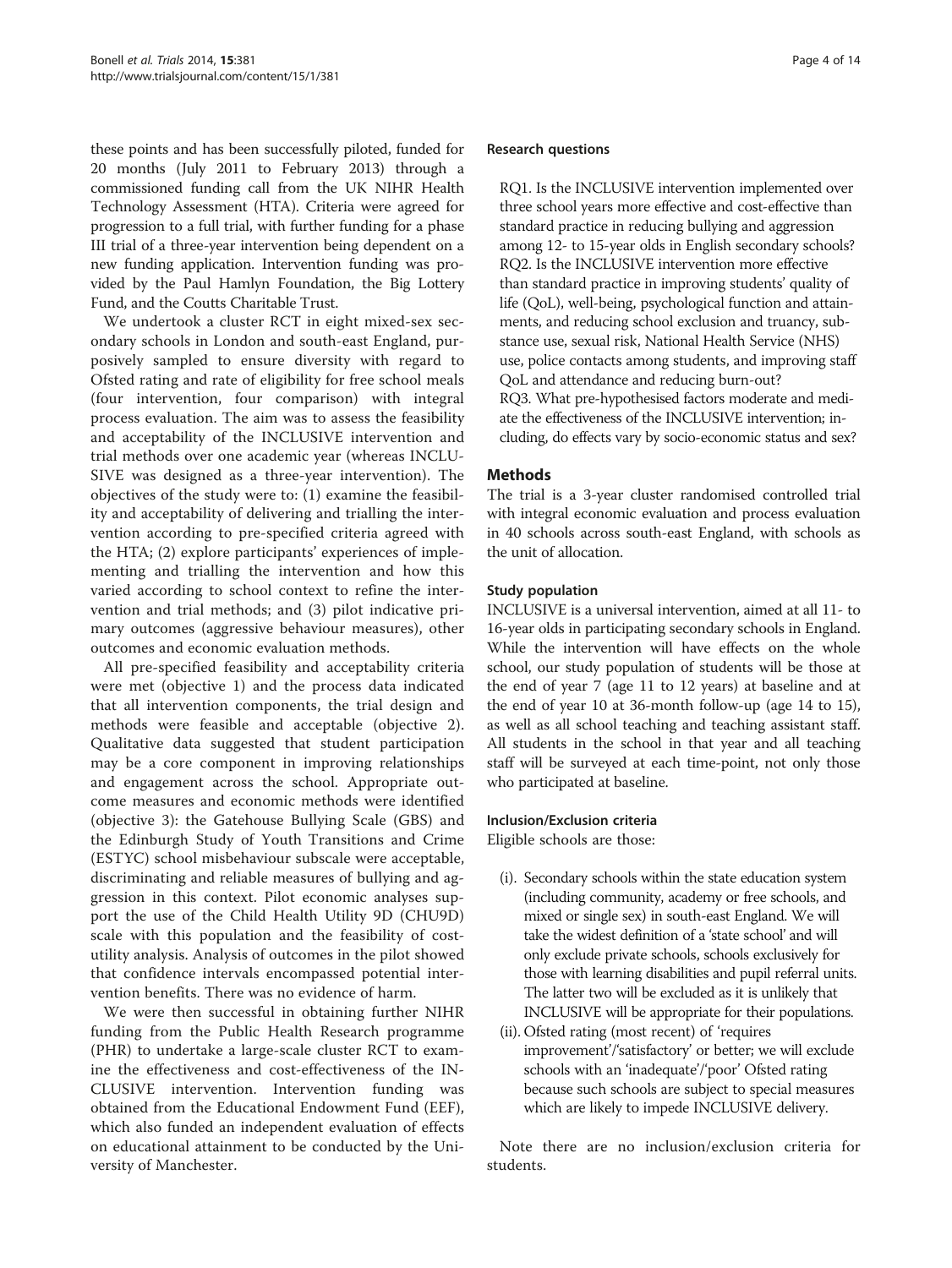#### Recruitment

Schools will be recruited from secondary schools in Greater London and the surrounding counties (Surrey, Kent, Essex, Hertfordshire, Buckinghamshire, and Berkshire) with a maximum travel time of one hour from the study centres in London. To aid recruitment, we will partner with existing schools networks such as the UCL Partners Schools Network, the Institute of Education Teaching Schools and schools that are part of our collaborating schools network, Challenge Partners. We will approach approximately 500 eligible schools, initially by letter and Email with a telephone follow-up, complying with good practice and research governance for undertaking studies within the education system.

#### Randomisation

Eligible schools whose head-teacher gives informed written consent to participate will be allocated with a 1:1 ratio between intervention and control arms. Stratified randomisation will be undertaken remotely by the Clinical Trials Unit (CTU) at the London School of Hygiene & Tropical Medicine (LSHTM). To promote baseline equivalence, we will stratify by key school-level determinants of violence:

- a. Single sex versus mixed sex school.
- b. School-level deprivation, as measured by percentage of students eligible for free school meals (low/moderate 0 to 23%; high >23%, with 23% being the median for England).
- c. School 'best eight value added' in GCSE exams (above and below median for England of 1,000). Value added (VA) score is a school-level measure of students' attainment in public exams adjusting for their attainment on entry to the school. We use VA rather than Ofsted ratings for schools as there is better evidence for VA being associated with violence rates [\[59\]](#page-13-0).

Schools will be allocated randomly within each of these eight strata.

Protecting against selection bias:

(1) School level: the randomisation schedule will be drawn up once the schools have consented and after the baseline survey, thus guarding against selection biases at entry of clusters to the trial. The randomisation may occur sequentially in groups of 10 schools, should there be any delays with baseline surveys in some schools. As with most social intervention trials, schools, their students, teachers and other staff cannot be 'blinded' to allocation status. However, fieldwork staff will be blinded to allocation as will data-input staff. Analysis of follow-

up quantitative data will be undertaken blind to allocation.

Retention of control schools will be maximised by ensuring regular senior liaison and provision of participation incentives (£500 per school).

(2) Student level: we had very high student participation in our pilot study: 96% of eligible at baseline and 93% at follow-up. To minimise bias, we will use inschool, mail and telephone contacts to try to include all enrolled students absent at either baseline or follow-up questionnaires. Note we will not attempt to follow-up students who have left the school.

A flow chart of recruitment and intervention and control treatment is shown in Figure [1](#page-5-0).

Intervention and comparison groups:

1. Intervention:

The INCLUSIVE intervention is intended principally to augment rather than to replace existing activities (for example, training, curricula, and so on) in intervention schools. However, it is intended to replace existing nonrestorative disciplinary school policies and practices where restorative approaches are deemed by the action group to be more appropriate.

The facilitated phase provides the following inputs:

- i). Annual surveys of local needs and assets (including bullying, aggression, prevalence and determinants) and progress in addressing these.
- ii). Support from an external expert education facilitator trained in facilitating INCLUSIVE.
- iii). Social and emotional learning curriculum resources.
- iv). Staff training in restorative practices provided by the education facilitators and comprising a short introduction and subsequent half day for all staff (focused on introducing them to restorative practices, such as 'circle-time', to promote positive relationships and communication, plus enhanced three-day training course in restorative practices targeting five to ten staff at each school, including training in formal 'conferencing' to deal with more serious incidents via bringing together students, parents and/or staff.)

These inputs will enable schools during all three years to convene an action group, which comprises (at a minimum):

- 1. Six students
- 2. Six staff, including at least one Senior Management Team (SMT) member and one member of each of the teaching, pastoral and support staff

Membership from specialist health staff, such as the school nurse and/or local child and adolescent mental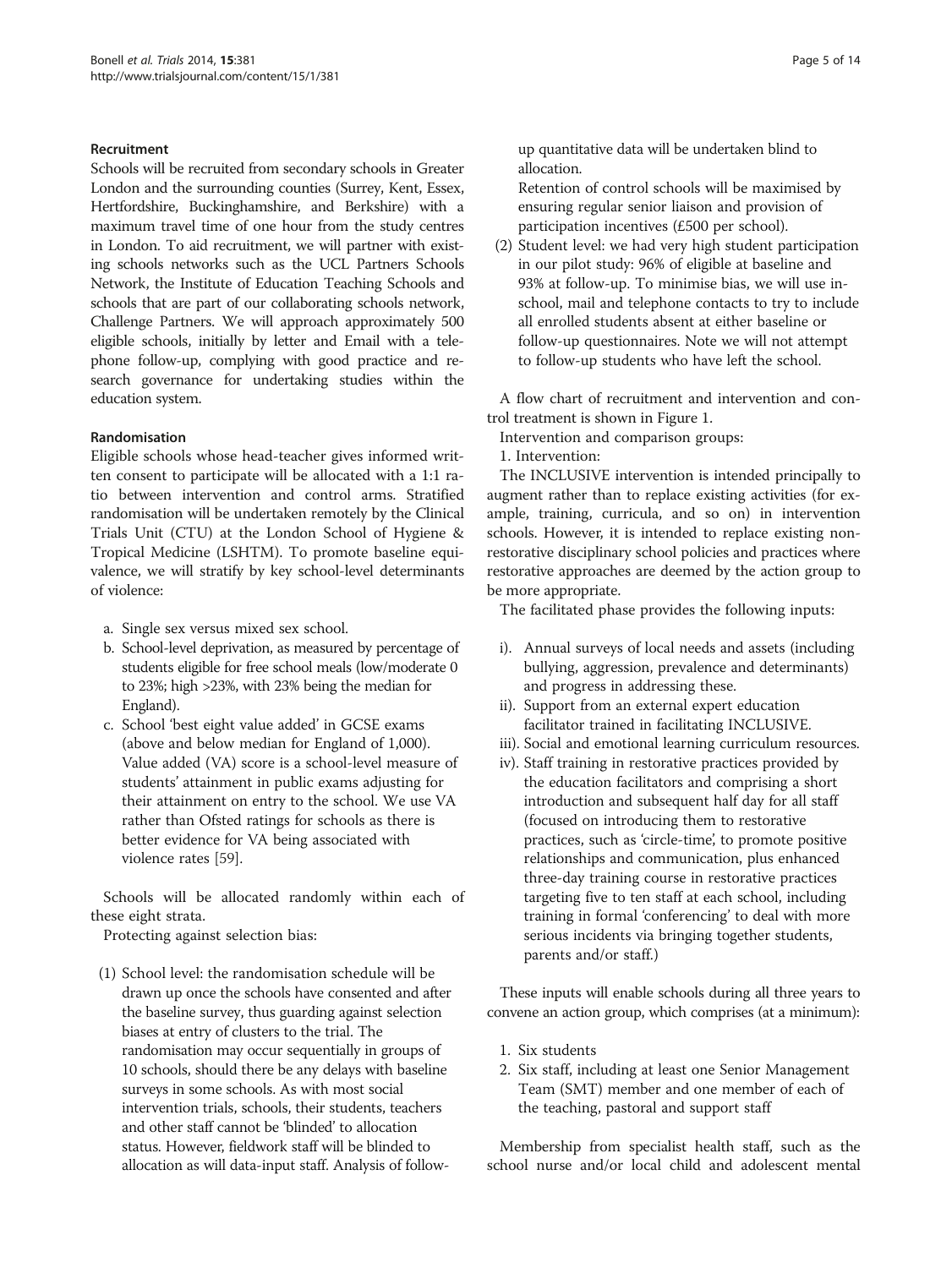<span id="page-5-0"></span>

health services staff, are desirable but optional. The action group must meet at least six times per school year (that is approximately once every half-term).

The action group develops an action plan that coordinates delivery of the following intervention outputs:

- i). Reviewing and revising *school rules and policies* relating to discipline, behaviour management and staff-student communication.
- ii). Implementing restorative practices throughout the school. Restorative practices include 'circle-time' (which brings students together with their teacher during registration periods or other lessons to maintain good relationships, or be used to deal with specific problems) and 'conferencing' (used to

deal with more serious incidents and brings together relevant staff, students, parents and, where necessary, external agencies).

- iii). Additional tailored actions to address local priorities.
- iv). Delivering the social and emotional skills curriculum for years eight to ten. The curriculum targets students in years eight to ten who receive five to ten hours teaching and learning per year on restorative practices, relationships, and social and emotional skills based on the Gatehouse Project curriculum. The curriculum is designed as a set of learning modules which schools can address using our own or existing materials if these aligned with our curriculum. Modules cover: establishing respectful relationships in the classroom and the wider school; managing emotions;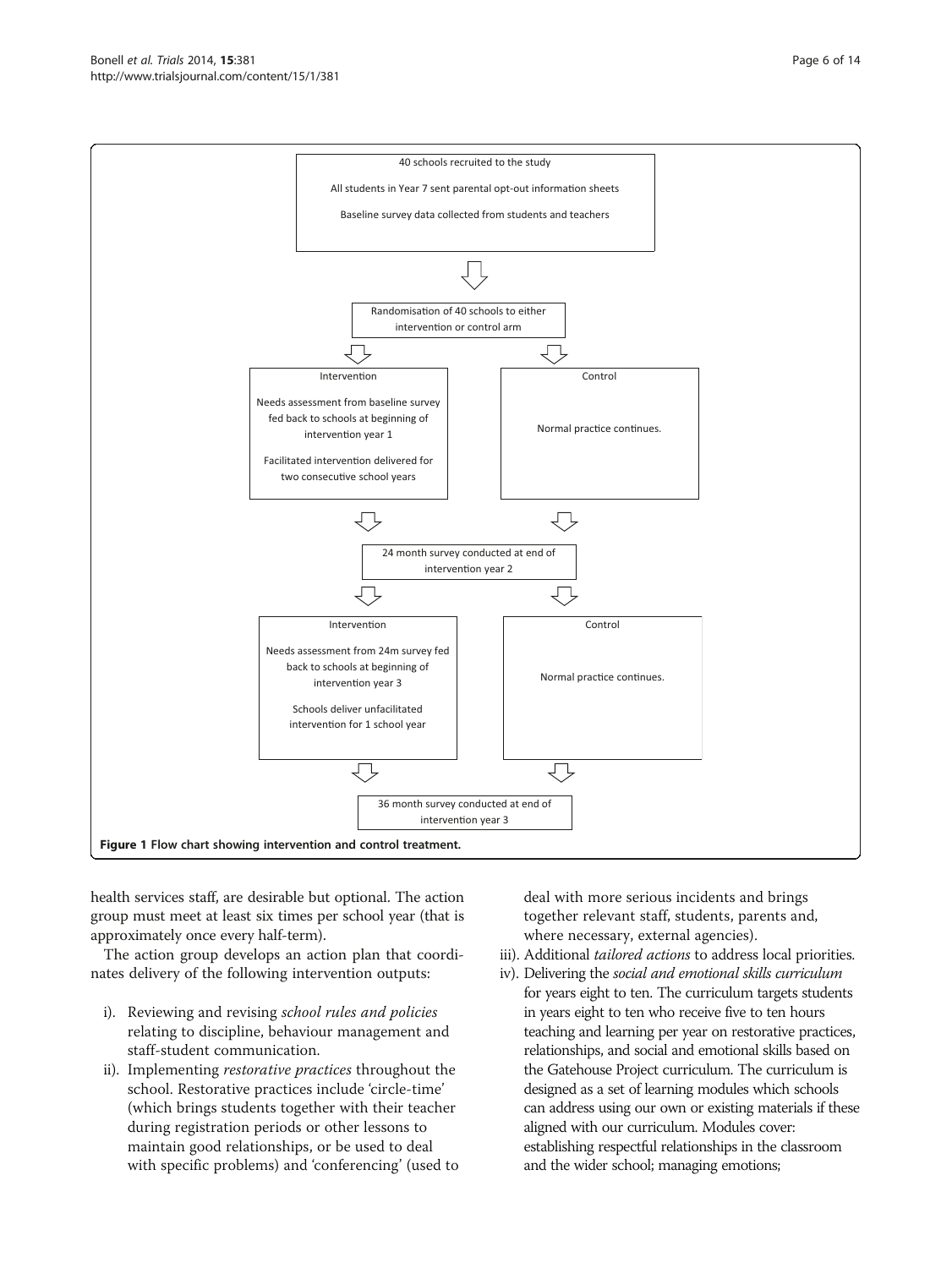understanding and building trusting relationships; exploring others' needs and avoiding conflict; and maintaining and repairing relationships. Informed by the needs-assessment data, schools will tailor the curriculum to their needs and could deliver modules either as 'stand-alone' lessons, for example within Personal, Social and Health Education (PSHE), and/or integrated into various subject lessons (for example, English).

The intervention enables local tailoring, informed by the needs survey and other local data sources. These locally adaptable actions occurred within a standardised overall process with various core standardised intervention elements, such as the staff training in restorative practices; review and revision of school rules and policies; and the social and emotional skills curriculum. This balance of standardisation and flexibility is a common practice in complex interventions, enabling a balance between fidelity of the core components with local adaption [\[60\]](#page-13-0). This allows schools to build on their current good practice, and also encourages students and staff to develop ownership of the work, which may be a key factor in intervention effects. To support this, the facilitator works with schools to ensure all members of the action group are supported to identify and undertake locally determined actions to improve the school environment.

Internally facilitated intervention year: the third intervention year will be identical to the externally facilitated intervention described above, with the exception that there will be no provision of external facilitation. One of the roles of the external facilitator over the two facilitated years will be to ensure the school action group and SMT develop the capacity to undertake this internal facilitation in the third year.

2. Comparator - control schools:

Schools randomised to the control group will continue with normal practice for the school in question and receive no additional input. They will be provided with £500 (to cover administrative costs and/or provide cover for staff involvement in organising data collection) and at the end of the study be offered a brief report of the survey data collected at the school. Control schools are free to engage in actions to reduce bullying and aggression but the contract signed with headteachers will preclude their engaging in a facilitated whole-school programme similar to INCLUSIVE during the period of the trial. We will examine control schools' policies and practices related to bullying and aggression.

# Endpoints of the study

# Primary outcomes

The primary outcome will be an assessment of experience of violence and bullying measured using 2 scales at 36 months through student survey self-reports. As is conventional in trials of interventions addressing violence and aggression in schools, we will rely on selfreports from students, rather than observations or teacher reports, because of the impracticality and greater likelihood of bias respectively of the latter two. The primary outcomes measures include one measure of bullying victimisation and one measure of perpetration of aggressive behaviours that were shown to be reliable and valid in our pilot study:

- a. Gatehouse Bullying Scale (GBS). The GBS [[49](#page-13-0)] is a short, reliable tool to measure the occurrence of bullying victimisation in schools. This measure was designed by one of our collaborators (LB) and has been shown to be related to other measures of social attachments, school engagement, and anxiety and depressive symptoms. The scale has 12 items, and asks about being the subject of recent teasing, name-calling, rumours, being left out of things and physical threats or actual violence from other students in the last 3 months. Each section asks about the recent experience of that type of bullying ('yes' or 'no'), how often it occurred, and how upset the student was by each type of bullying [[49,61](#page-13-0)].
- b. Edinburgh Study of Youth Transitions and Crime (ESYTC) school misbehaviour subscale. The ESYTC measures several domains of violence and aggression at school [[62](#page-13-0)].

# Secondary outcomes

These will include our aggression/bullying measures (GBS and ESYTC) measured at 24 months and other outcomes measured at both 24 and 36 months:

(i) Student-self-report outcomes: these will be measured through student survey self-reports:

- 1. Paediatric quality of life inventory (PedsQL) version 4.0 will be used to assess overall QoL. The 30-item PedsQL [[63](#page-13-0)] has been shown to be a reliable and valid measure of QoL in normative adolescent populations. It consists of 30 items representing five functional domains: physical, emotional, social, school and well-being, and yields a total QoL score, two summary scores for 'Physical Health' and 'Psychosocial Health' and three subscale scores for 'Emotional', 'Social', and 'School' functioning.
- 2. Psychological function and well-being;
- a. The Strengths and Difficulties Questionnaire (SDQ) [[61](#page-13-0)] is a brief screening instrument for detecting behavioural, emotional and peer problems and prosocial strengths in children and adolescents. It is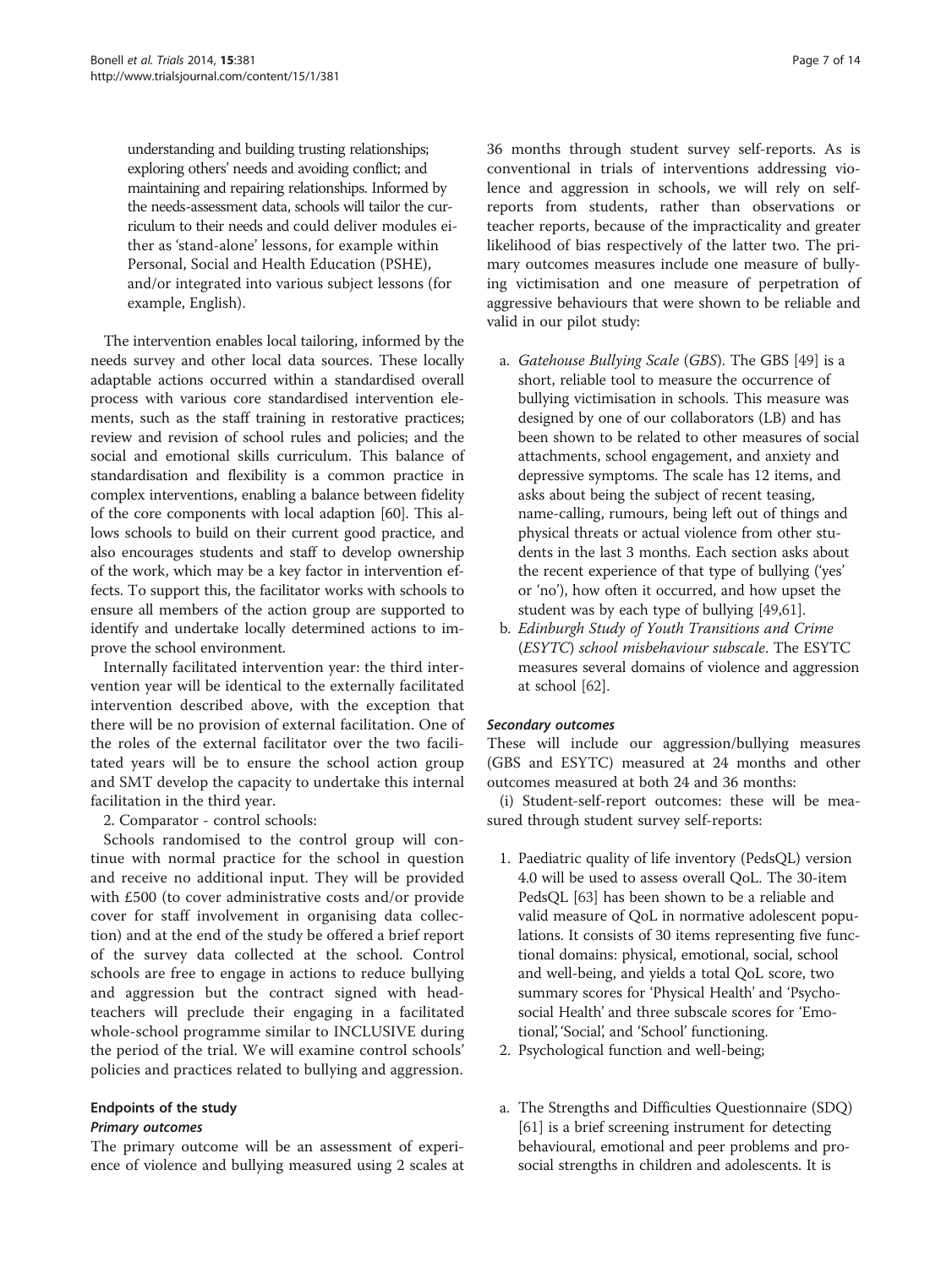brief, quick to complete, and validated in national UK samples.

- b. Short Warwick-Edinburgh Mental Well-Being Scale (SWEMWBS) [\[64](#page-13-0)] is a seven-item scale designed to capture a broad concept of positive emotional wellbeing including psychological functioning, cognitive-evaluative dimensions and affectiveemotional aspects, with a total 'Well-Being Index' generated.
- 3. Risk behaviours;
- a. Substance use. Validated age-appropriate questions taken from national surveys and/or previous trials will be used to assess smoking (smoking in previous week; ever smoked regularly), alcohol use (use in previous week; number of times really drunk; binge drinking) and illicit drug use (last month; lifetime use).
- b. Sexual risk behaviours: age of sexual debut and use of contraception at first sex may be examined by measures used in the Ripple trial [[65](#page-13-0)]. We will consult with schools about the acceptability of asking these questions at follow-up (year ten).

4. Use of NHS services: self-report use of primary care, accident and emergency, other service in past 12 months.

5. Contact with police will be assessed using the Young People's Development Programme (YPDP) evaluation measure [\[66\]](#page-13-0), which asks whether the young person has been stopped, told off, or picked up by the police in the last 12 months.

(ii) Student-level data collected from schools:

- 1. School attendance will be measured via routine school data on each student expressed as number of half days absent; for which we will seek students' informed consent to access.
- 2. Educational attainment: this will be assessed by an independent team based at the University of Manchester drawing on routine data.

(iii) Individual staff-level outcomes. We will measure the following secondary outcomes through survey selfreports from teachers and teaching assistants:

- 1. Staff attendance will be measured via routine school data on each staff-member expressed as number of half days absent; for which we will seek staffmembers' informed consent to access.
- 2. Staff QoL will be measured using the Short Form (SF)-12 version 2 Health Survey [[67](#page-13-0)], a brief wellvalidated measure of adult health-related QoL.
- 3. Staff stress and burnout will be measured using the Maslach Burnout Inventory [\[68\]](#page-13-0), an established scale

which uses a three-dimensional description of exhaustion, cynicism, and inefficacy.

(iv) School-level outcomes: routinely-collected data on school rates of temporary and permanent exclusions.

Student surveys will be conducted in exam conditions in schools, maximizing privacy. All students in the school in that year and all teaching and teaching assistant staff will be surveyed at each time-point, not only those who participated at baseline. Paper-based questionnaires will be completed confidentially in a 45-minute class session devoted to the purpose. Field workers will supervise the class completing the questionnaire, with the teacher present (for disciplinary purposes) but unable to see the questionnaires. The field-workers will assist students with questions that they do not understand and ensure students complete as much of the questionnaire as possible. Note that students with mild learning difficulties or with limited command of written English will be supported to complete the questionnaires by fieldworkers.

We will ask students in intervention schools involved in qualitative interviews whether their reporting (as opposed to their experience) of bullying and aggression might have been affected by the intervention.

# Power and sample size

The average English school has approximately 190 students per year, although this varies across schools. A systematic review of school-based secondary preventive interventions to prevent violence [[69\]](#page-13-0) reported a pooled effect size of 0.41 on measures of aggressive behaviour. Effect sizes for aggressive behaviour from similar interventions approximate 0.3 to 0.4 SDs in males. Recent data from three large UK school cohorts [\[70](#page-13-0)] suggest that intra-cluster correlation coefficients (ICC) for aggression and bullying outcomes vary between 0.01 and 0.03

We propose to recruit sufficient participants to detect a difference between groups of 0.25 SD with 90% power and a 5% level of significance. This is considered to represent a moderate size of effect and in line with the effect sizes seen in the literature.

Conservatively, taking an ICC of 0.04 and 150 students per school, a trial involving 20 schools per arm will provide 90% power to identify an effect size of 0.25 SD with a 5% significance level. If two schools per arm (that is 10%) were to be lost to follow-up over the course of the trial, we would still have 80% power to detect an effect size of 0.25 SD.

The total student sample size will be approximately 6,000. As we will be surveying all young people in the relevant school year at each follow-up, this sample is likely to remain similar across the study.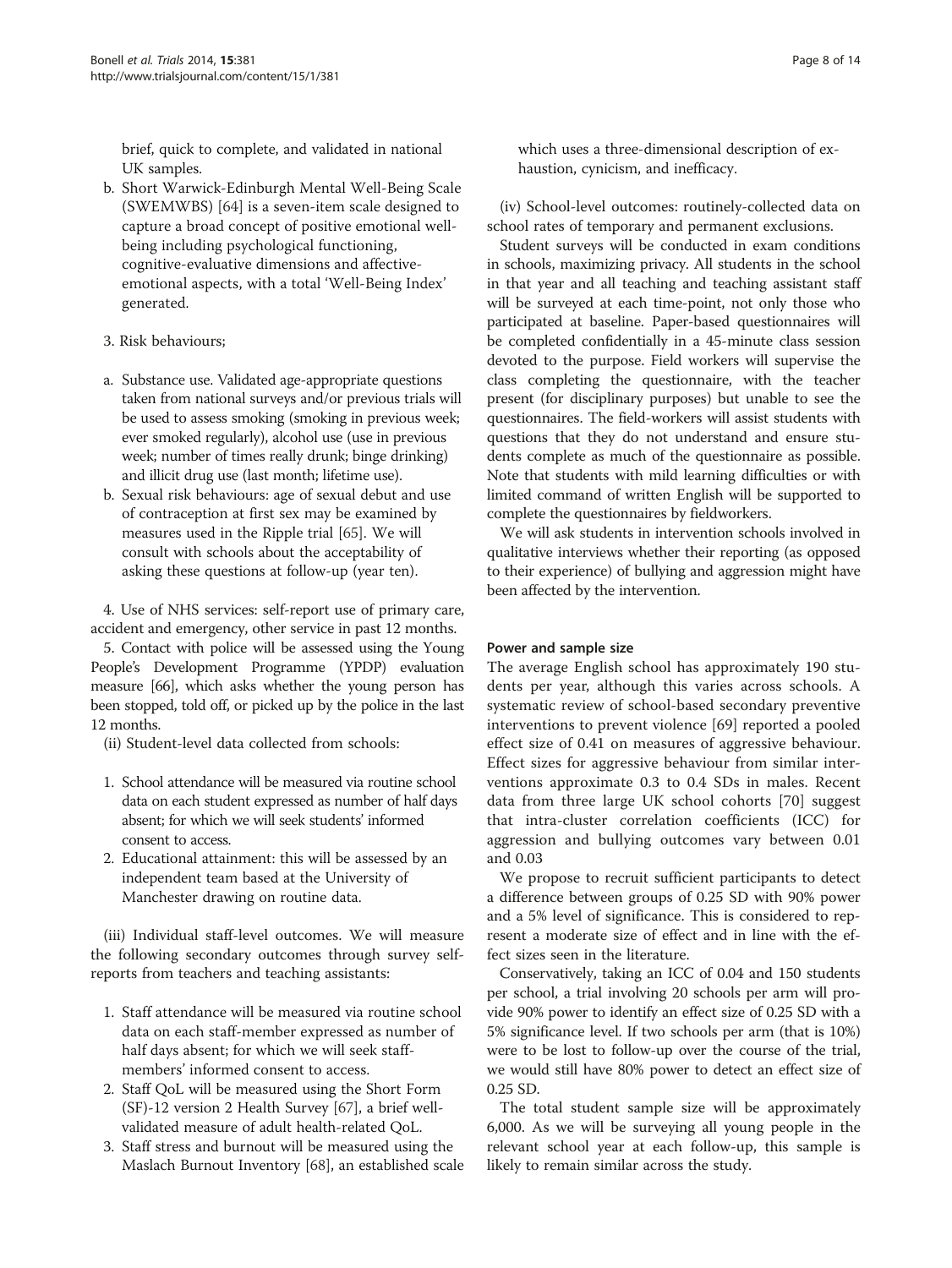#### Economic evaluation

The aim of the economic evaluation is to assess the costs, consequences and cost-effectiveness of the INCLUSIVE intervention compared with standard school-based practices for managing aggression.

The primary economic evaluation will take the form of a within-trial cost-consequence analysis, with a secondary analysis that will report relative cost-utility with health outcomes expressed in terms of Quality-Adjusted Life-Years (QALYs), as recommended by the National Institute for Health and Care Excellence (NICE)'s public health methods guidance.

This NICE guidance also recommends that the basecase cost-effectiveness estimate is presented from a public sector perspective as this allows the costs and benefits of more than one central/local government body to be taken into account. This statement is particularly pertinent to INCLUSIVE as the costs of implementing it are likely to fall on the educational sector, yet there are potential cost implications for sectors such as the NHS, the police and the judiciary through reduced anti-social behaviour.

The costs to the education sector include cost of the facilitator to deliver the intervention and the cost of staff time. The facilitator costs for the delivery of the intervention will be collected using log sheets. The impact on staff time for training and delivering bullying policy will be obtained as part of the process evaluation. It is possible that the intervention might offset some of the staff time related to dealing with pupil aggression or bullying behaviour and this will be captured as part of the teacher survey. It might also impact on teacher health and we will capture this by valuing the number of days off work, which will be captured as a secondary outcome measure. The implications for NHS resource use and policing will be identified with specific questions in the student survey and valued accordingly. The time horizon will capture costs and outcomes within the trial.

Changes in health-related QoL (as expressed using QALYs) will be measured from the study participants' (that is student's/teacher's) perspective.

The Child Health Utility (CHU) 9D measure (CHU-9D) [\[71](#page-13-0)] will be used to assess student's health-related QoL as part of the economic evaluation. The CHU-9D is a validated age-appropriate measure that was explicitly developed using children's input and has been suggested to be more appropriate and function better than other health utility measures for children and adolescents. For teachers, we will use the SF-12 for this purpose [\[67](#page-13-0)]. Student and teacher utility values will be collected (at baseline and at follow-up surveys at 24 and 36 months) using the CHU-9D and by converting the SF-12 questionnaires respectively.

#### Process evaluation

Data will be used to examine intervention implementation and receipt and examine possible causal pathways in order to facilitate interpretation of outcome data. In line with Medical Research Council (MRC) guidance on complex interventions, this component of the trial will also enable refinement of the intervention logic model. Informed by existing frameworks, the process evaluation will examine the following:

#### Trial context

We will assess the context within the intervention and control arms, including what other relevant services and practices operate, such as the nature of school discipline systems, staff training, social skills curricula and student participation in decision-making. This will draw on annual: interviews with intervention facilitators  $(n = 5)$ ; telephone interviews with action-team members  $(n = 2)$ per school) in intervention schools; interviews with the Senior Leadership Team (SLT)  $(n = 1$  per school) and other staff ( $n = 2$  per school) in intervention and control schools; and 2 focus group discussions (FGDs) with students and one FGD with staff in 8 randomly selected intervention and control schools (purposively sampled by students participation, gender and age and staff participation and role), which will also allow us to explore mechanisms of actions.

#### Trial arm fidelity

We will assess the fidelity with which INCLUSIVE is delivered in each school. In addition to the above sources, we will draw on: annual structured quantitative researcher observational data of a random selection from each school of one action team meeting  $(n = 20)$ , staff training  $(n = 20)$  and one curriculum session  $(n = 20)$ ; structured diaries of action team meetings and staff training maintained by intervention facilitators in each school; qualitative data from action-team minutes (from 10 randomly selected schools in the full trial). We will assess fidelity and acceptability rates for each facilitator.

#### Participation, reach and dose

We will assess the extent to which students and staff are involved in or in receipt of intervention processes and outputs. This will draw on quantitative data from 24 and 36-month follow-up surveys of students, staff and action group members. The last of these will also assess the extent to which members felt empowered to participate in decision-making using a modified version of the Learner Empowerment Scale [\[72](#page-13-0)].

#### Reception and responsiveness

We will assess the experiences of participation in IN-CLUSIVE and in school environments shaped by this, to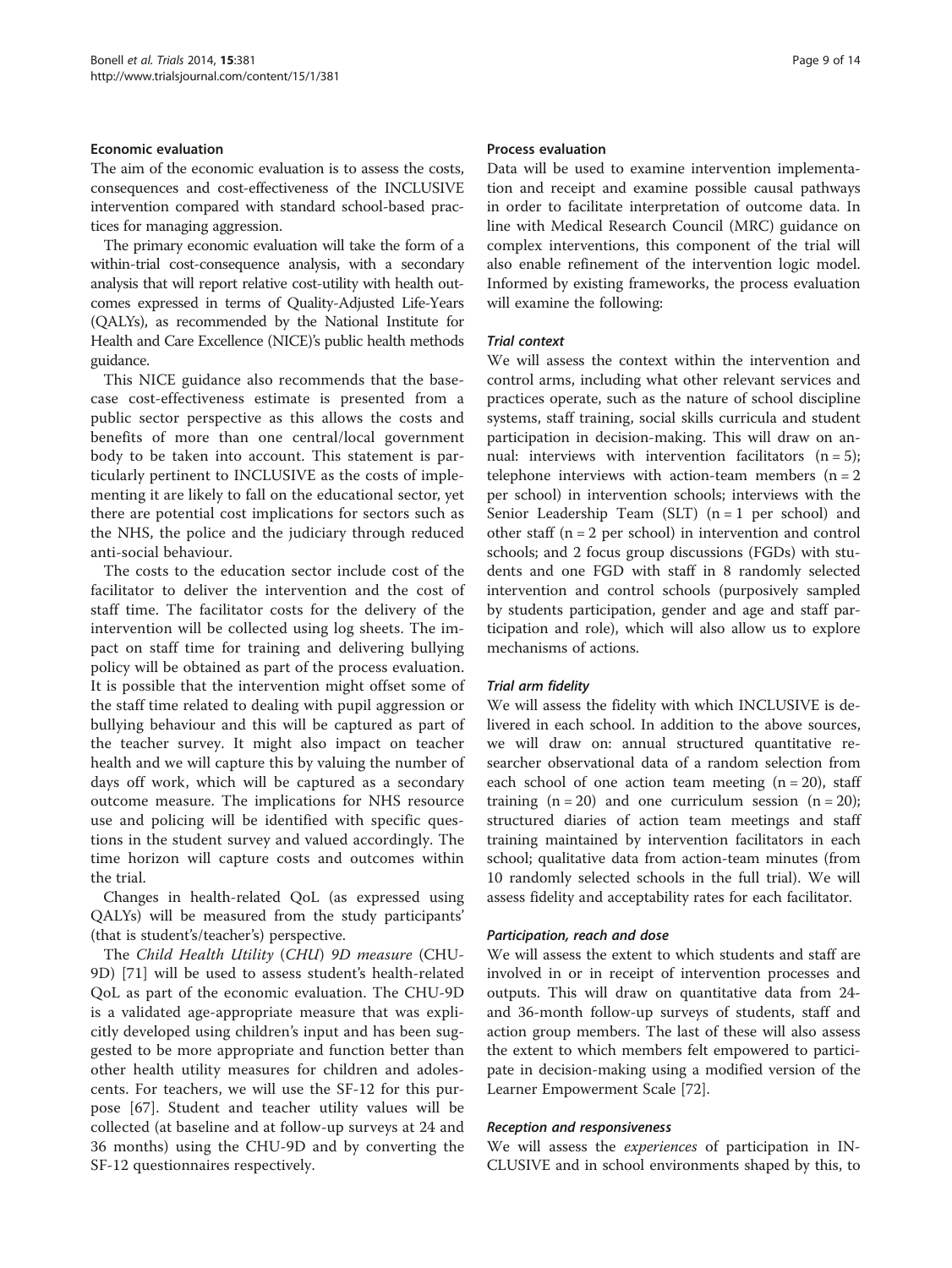assess acceptability and any barriers or facilitators to this. This will draw on the annual interviews with action-team members ( $n = 2$  per school) in intervention schools; interviews with SLT ( $n = 2$  per school) and other staff  $(n = 2$  per school) in intervention and control schools; and FGDs with students in 8 randomly selected intervention schools described above.

#### Intermediate outcomes

To assess possible intervention causal pathways and examine whether these mediate intervention effects in order to assess and refine our logic model, we will use two measures that examine students' perception of the school environment and their connection to the school:

- a. Beyond Blue School Climate Questionnaire (BBSCQ) [\[73\]](#page-13-0) which will be used to measure students' perceptions of the school climate. It consists of twenty-eight items which produce an overall score and also assesses four key domains of school climate (subscale): supportive teacher relationships, sense of belonging, participative school environment, and student commitment to academic values.
- b. Student reports of anti-school actions will be assessed using the ESYTC Self-Reported Delinquency (SRD) subscale. Involvement with antischool peer groups will be assessed using a single item measure previously used in the YPDP evaluation measure.

# Analyses

# Outcome analyses

All primary analyses will be carried out according to the principle of intention-to-treat (ITT) and using multilevel modelling to take into account clustering at the school level. The primary analysis will be a repeat crosssectional analysis that includes data from all students at both time points for two main reasons: (1) the intervention is a whole school intervention and, based on a school-level theory of change, is expected to impact on all pupils, not just on those pupils who were present at baseline; (2) the literature suggests that in cluster randomised trials, when migration into or out of the clusters is high over time, the baseline cohort may not remain representative of the cluster and therefore repeated cross-sectional analysis is preferred to minimise bias. Based on our pilot data and existing research on student mobility, we anticipate student turn-over of up to 25% in some schools over 36 months. Because of this we will use multilevel analyses that include all students at all time-points, which essentially provides a repeat crosssectional analysis with a nested longitudinal cohort.

Data will be analysed by appropriate multivariate regression models, fitting pre-hypothesised potential confounders as covariates. Note that data on ethnicity and socio-economic status will be collected by self-report from students. Both primary outcomes will be fully analysed and reported separately, using separate multi-level models. A small number of secondary analyses based on explicit hypotheses, for example, subgroup effects/causal pathway analyses will be specified in advance. These secondary analyses will include a longitudinal analysis of pupils present at both baseline and follow-up, with further analyses using individual-level baseline data to explore the implications of missing individual-level outcome data.

Secondary analyses will include staff outcomes and will be carried out according to the principle of ITT using the same approach to modelling as described for the student outcomes. Secondary analyses will also examine moderators and mediators. We will examine whether intervention effects are moderated by individual-level gender and socio-economic status measured using the Health Behaviours in School-aged Children (HBSC) Family Affluence Scale [[74](#page-13-0)] and sex, as well as by school-level stratifying factors (single sex versus mixed sex school; school-level deprivation; value added strata); and facilitator, though these analyses may be underpowered. We will examine whether intervention effects are mediated by process and intermediate outcome measures. Other such analyses will be informed by hypotheses derived from analysis of qualitative data.

# Economic analyses

The primary economic evaluation will be a cost-consequence analysis. We will undertake a cost-utility analysis as a secondary analysis. These analyses will be linked and use of both is consistent with NICE methods guidance for evaluating public health interventions. We propose using a multi-level modelling approach with random intercepts to estimate the mean and standard errors for both cost and effects along with the covariance matrix. From these data mean incremental net benefit and confidence intervals will then be estimated. Missing data will be handled using multiple imputation.

# Process evaluation analyses

Qualitative data will be entered into the data analysis package NVivo (QSR International (UK) Limited, Vanguard House, Keckwick Lane, Daresbury, Cheshire, WA4 4AB, United Kingdom, Telephone: +44 (0) 1925 357 960) which will be used to manage and code data. Qualitative data from the process evaluation will be subjected to a thematic content analysis. Codes will be applied to transcripts, which identify key themes and how these interrelate in order to develop an analytical framework. Each transcript will be coded to indicate the type of participant,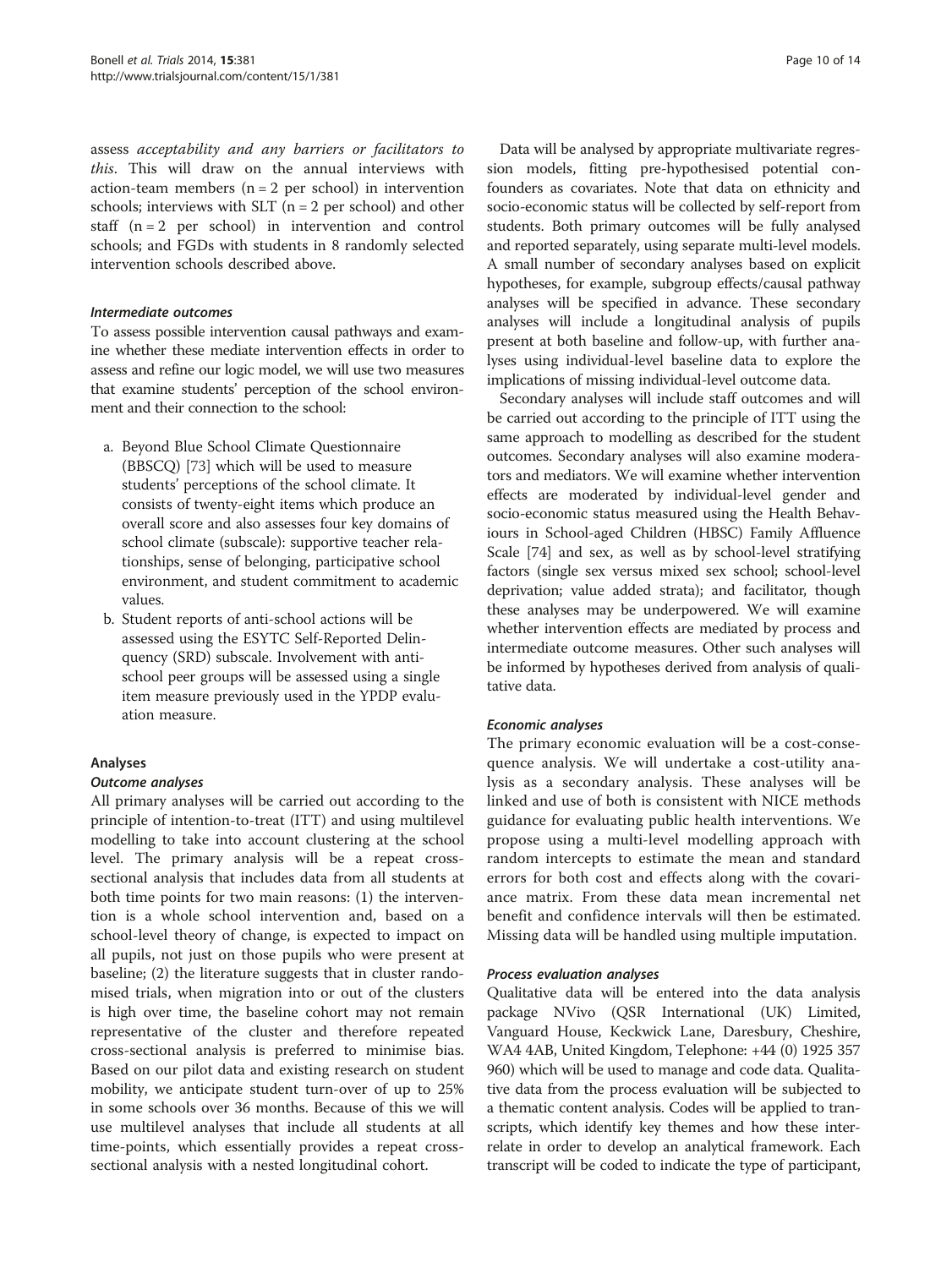school and date, allowing analytical themes to be explored in relation to different groups' experiences and to compare processes across schools. Drawing on methods associated with 'grounded theory', we will make constant comparisons and examine deviant cases to refine our analysis. Analysis will explore implementation and receipt and contextual factors affecting these, as well as potential causal pathways in order to develop hypotheses to examine in secondary moderator and mediator analyses. Additionally, quantitative data from surveys and observations will be used in analyses of intervention fidelity and reach using simple descriptive statistics.

# Ethical issues

The study has been approved by the Institute of Education Research Ethics Committee (18/11/13 ref. FCL 566) and the University College London Research Ethics Committee (30/1/14, Project ID: 5248/001).

# Consent

Written consent will be obtained at school level (headteacher) for random allocation and for intervention, and at the individual student, staff and intervention facilitator level for data collection. For students, written ageappropriate information sheets will be provided in class one to two weeks before the baseline survey, together with oral explanation by teachers. Written consent will be required from all participating young people, which will be collected immediately before conducting the baseline survey. Young people will also be asked to take home written information sheets for parents. Parents who do not wish their child to participate will be asked to notify this opt-out in writing using a prepared form.

# Confidentiality

All information collected during the trial will be kept confidential and adhere to the 1998 Data Protection Act.

# Risk, burdens and benefits

# Benefits

If successful, the INCLUSIVE intervention will result in the following benefits:

- 1. Reduction of bullying and aggression which will be of benefit to all participants, the whole school, local communities and society in general.
- 2. Reduction in other health-risk outcomes (for example, substance use) and improvements in mental health, emotional well-being and QoL.
- 3. Reduction in costs to society related to bullying and aggression. These include reductions in NHS costs (related to violence and mental health problems), and in social costs including costs within the justice system.
- 4. Benefits to school staff through increased access to restorative training and an improved school environment, which may improve staff well-being and QoL.
- 5. Benefits to students who participate in the intervention, through opportunities for learning and improved self-efficacy.

# Risks

There are no anticipated risks to participants or to schools. However, as in all interventions, there may be unanticipated risks. Harms will be assessed through examination of outcomes at 24 and 36 months. An independent Data Monitoring Committee (DMC) will examine any potential harms at 24 months. If any major harms are detected, the DMC will inform the Trial Steering Committee (TSC) who will decide what action should be taken.

It is possible that our approach may be ineffective, and its introduction in trial schools may prevent the use of more effective techniques to reduce aggression. Although some educational interventions to raise awareness of risk behaviours during adolescence have been shown to increase participation in these behaviours, we believe this is extremely unlikely in the case of this study because as our approach is based upon what is shown to be effective in systematic reviews. Because of the above, we believe that risks are minimal and that benefits justify the risks.

# Study governance

# Trial documentation

Relevant trial documentation will kept for a minimum of 15 years.

# Trial registration and conduct

The trial is registered with [www.controlled-trials.com](http://www.controlled-trials.com) (ISRCTN 10751359); note that the ISRCTN for the pilot study was 88527078. As the trial is not within clinical settings nor using clinical samples nor using a medicinal product, there is no requirement to comply with the 'The Medicines for Human Use (Clinical Trials) Regulations 2004'. We will follow the UK MRC Guidelines on Good Clinical Practice in Clinical Trials. Note that the chief Investigators (CI) and the majority of the other investigators have been trained in Good Clinical Practice for clinical trials.

# Sponsor

The UCL Institute of Child Health, the employer of one of the CIs, will act as the sponsor of this trial.

TSC: the trial will be overseen by a TSC, including an independent chair (Professor Laurence Moore, University of Glasgow), at least two other independent members, Patient and Public Involvement representatives including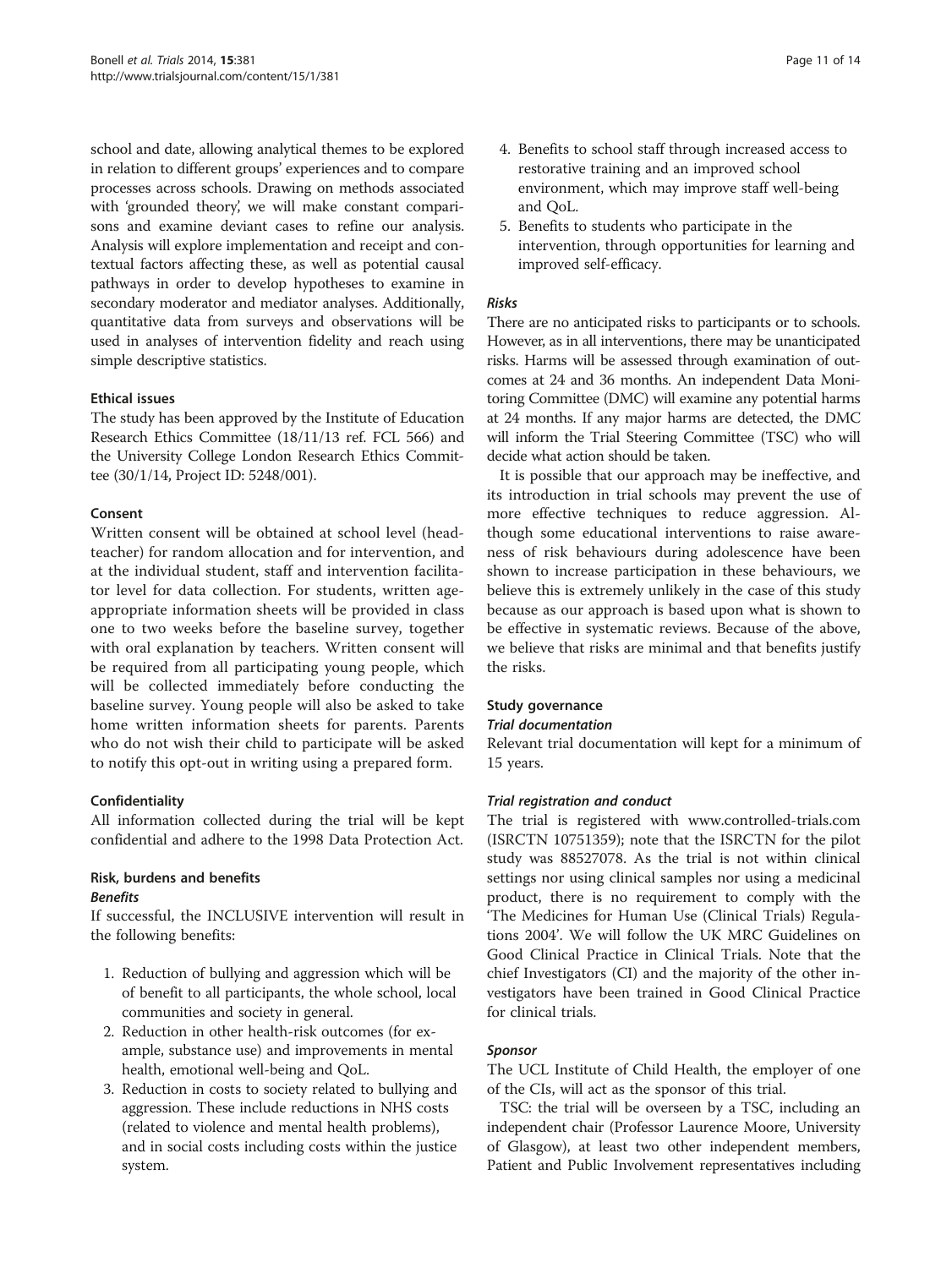young people and teachers involved in our pilot study, and an investigator representative of each institution involved in the research. Observers from the PHR programme will be invited to all TSC meetings. The TSC will meet six-monthly throughout the trial.

# Data Monitoring Committee (DMC)

A DMC will be established independent of the investigators and of the TSC, but reporting to the TSC and (via the TSC) to the sponsors and the HTA programme. This will consist of an independent chair, a senior statistician and at least one other senior academic independent of the investigators. This will meet approximately yearly during the study. The DMC will monitor data for quality and completeness. Data quality, follow-up and trial monitoring will be facilitated through the development of a trial-specific database, including validation, verification, monitoring and compliance reports and follow-up report functionalities. The DMC will examine the results of an interim analysis at 24 months to consider any potential harms.

#### Study management

Russell Viner (RV) will direct the study together with Chris Bonell (CB) as co-CI. The intervention and research teams will be functionally independent. The research team will be managed by RV, CB and Anne Mathiot (AM), the trial manager. CB will direct the process evaluation.

The trial manager will have day-to-day responsibility for the conduct of the trial and the operations of the research team. The trial manager will report to the CIs and to a trial management group made up of RV, CB, AM together with the lead study statistician Elizabeth Allen (EA) and the lead for the intervention team, Meg Wiggins (MW). The trial management group will meet monthly throughout the study, and report to the Scientific Steering Committee (SSC) made up of all named investigators. The SSC will meet four- to six-monthly throughout the trial. Responsibility for data integrity and analysis will be held by the Clinical Trials Unit (CTU) at the London School of Hygiene & Tropical Medicine (LSHTM) (Diana Elbourne and EA). Responsibility for economic evaluation will be held by Richard Grieve at the LSHTM.

The intervention team will be managed by MW at the Institute of Education, together with Miranda Perry (MP), the intervention educational consultant who will direct day-to-day operation of the intervention and coordinate the educational facilitators.

# **Discussion**

The INCLUSIVE trial is part of a growing number of cluster randomised trials related to health but conducted within the education system in the UK. We have built upon evidence from US and Australian studies, modified the intervention to include restorative justice elements and shown feasibility and acceptability in a pilot study. This full trial of the INCLUSIVE intervention is a pragmatic 'realist' trial, evaluating not only the facilitated intervention (for the primary outcome) but also a further year of the intervention when continued by schools without external facilitation.

A number of elements of the trial will aid generalisability and scalability if shown to be effective. We have included a very wide range of participating schools, including all but schools whose current functioning we judge to be too low to be able to implement or benefit from the intervention. The intervention is flexible and can be tailored to each school's needs and we have partnered with a number of school networks to facilitate future scalability.

Funding was obtained from both the health sector (through the National Institute of Health Research) and the education sector (the Education Endowment Fund). Each is funding separate teams to undertake the research (health sector) and the intervention (education sector).

The trial will be overseen by an independent TSC and DMC appointed by the main funders (NIHR)

# Trial status

At time of submission (2 June 2014) the trial has recruited all schools and is currently recruiting and surveying students for the baseline survey. Schools will be randomised after all baseline data are collected.

#### Abbreviations

AAYP: Aban Aya Youth Project; BBSCQ: Beyond Blue School Climate Questionnaire; CHU: Child Health Utility; CHU-9D: Child Health Utility 9D; CI: chief investigators; CTU: Clinical Trials Unit; DMC: Data Monitoring Committee; EEF: Educational Endowment Fund; ESTYC: Edinburgh Study of Youth Transitions and Crime; FGD: focus group discussion; GBS: Gatehouse Bullying Scale; HBSC: Health Behaviours in School-aged Children; HTA: Health Technology Assessment; ICC: intra-correlation coefficients; ITT: intention-to-treat; LSHTM: London School of Hygiene & Tropical Medicine; MRC: Medical Research Council; NHS: National Health Service; NICE: National Institute for Health and Care Excellence; NIHR: National Institute of Health Research; PedsQL: Paediatric Quality of Life inventory; PHR: NIHR Public Health Research programme; PSHE: Personal, Social and Health Education; QALYs: Quality-Adjusted Life-Years; QoL: quality of life; RCT: randomised controlled trial; SDQ: Strengths and Difficulties Questionnaire; SF: Short Form; SLT: Senior Leadership Team; SMT: Senior Management Team; SRD: Self-Reported Delinquency; SWEMWBS: Short Warwick-Edinburgh Mental Well-Being Scale; TSC: Trial Steering Committee; VA: value added; YPDP: Young People's Development Programme.

#### Competing interests

All authors declare that they have no competing interests.

#### Authors' contributions

RV and CB conceived the study, led funding applications, participated in the design of the study and led the drafting of the manuscript. CB designed the process evaluation. EA and DE contributed to the design of the study and wrote the analysis plan. AF contributed to the intervention development, design of the study and design of the process evaluation. RG and RLG designed the economic evaluation. AM obtained ethical permission and contributed to the writing of the manuscript. DC contributed to the design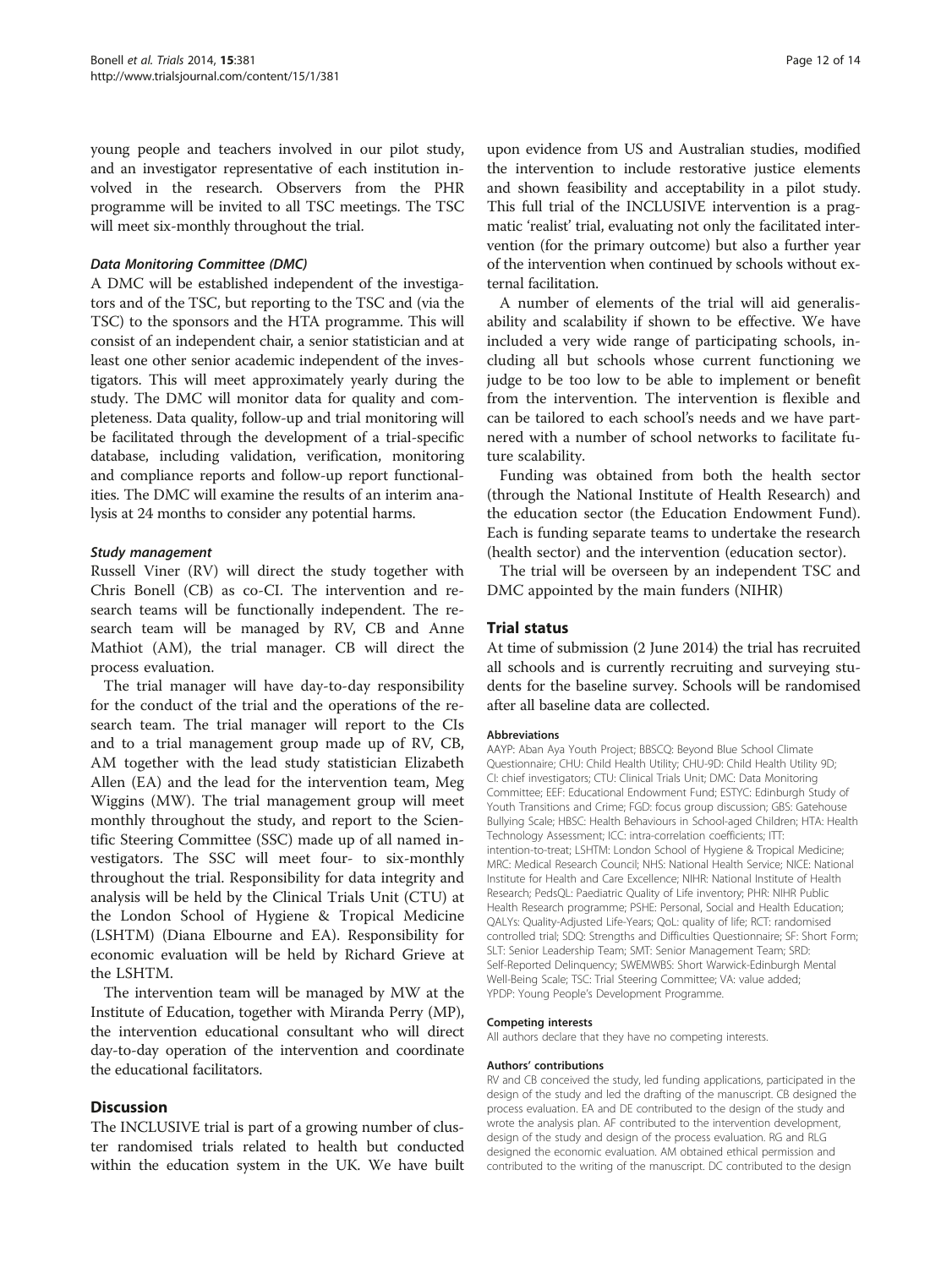<span id="page-12-0"></span>of the study and writing of the manuscript. SS contributed to the design of the study and writing of the manuscript. MW contributed to intervention development and design of the study. All authors read and approved the final manuscript.

#### Acknowledgements

Funding for this trial has been provided by the UK National Institute for Health Research (NIHR) Public Health Research Programme and by the Educational Endowment Fund. The funding bodies will not be involved in the study design, in collection, analysis and interpretation of data or in the writing of the manuscript.

#### Author details

<sup>1</sup> Institute of Education, 20 Bedford Way, London WC1H 0AL, UK. <sup>2</sup> London School of Hygiene & Tropical Medicine, Keppel Street, London WC1E 7HT, UK. <sup>3</sup>UCL Hospitals NHS Foundation Trust, 250 Euston Rd, London NW1 2PG, UK. <sup>4</sup>Cardiff School of Social Sciences, Cardiff University, Glamorgan Building, King Edward VII Avenue, Cardiff CF10 3WT, UK. <sup>5</sup>UCL Institute of Child Health, 30 Guilford St, London WC1N 1EH, UK. <sup>6</sup>Institute of Psychiatry, Kings College London, 16 De Crespigny Park, London SE5 8AF, UK.

#### Received: 2 June 2014 Accepted: 9 September 2014 Published: 30 September 2014

#### References

- 1. Scott S, Knapp M, Henderson J, Maughan B: Financial cost of social exclusion: follow up study of antisocial children into adulthood. BMJ 2001, 323(7306):191.
- 2. Krug EG, Mercy JA, Dahlberg LL, Zwi AB: The world report on violence and health. Lancet 2002, 360(9339):1083–1088.
- 3. McKee M, Raine R: Riots on the streets. BMJ 2011, 343:d5248.
- 4. Fletcher A, Gardner F, McKee M, Bonell C: The British Government's
- Troubled Families Programme. BMJ 2012, 344:e3403. 5. World report on violence and health. 2002, Retrieved 14 February 2010
- from [\[http://www.who.int/violence\\_injury\\_prevention/violence/](http://www.who.int/violence_injury_prevention/violence/world_report/en/full_en.pdf) [world\\_report/en/full\\_en.pdf](http://www.who.int/violence_injury_prevention/violence/world_report/en/full_en.pdf)]
- 6. Craig WM, Henderson K, Murphy JG: Prospective teachers' attitudes toward bullying and victimization. Sch Psychol Int 2000, 21(1):5–21.
- 7. Newman RS, Murray B, Lussier C: Confrontation with aggressive peers at school: students' reluctance to seek help from the teacher. J Educ Psychol 2001, 93(2):398.
- 8. Nansel TR, Craig W, Overpeck MD, Saluja G, Ruan W: Cross-national consistency in the relationship between bullying behaviors and psychosocial adjustment. Arch Pediatr Adolesc Med 2004, 158(8):730.
- Radford L, Corral S, Bradley C, Fisher H, Bassett C, Howat N, Collishaw S: Child Abuse and Neglect in the UK Today: National Society for the Prevention of Cruelty to Children. 2011.
- 10. Jansen DE, Veenstra R, Ormel J, Verhulst FC, Reijneveld SA: Early risk factors for being a bully, victim, or bully/victim in late elementary and early secondary education. The longitudinal TRAILS study. BMC Public Health 2011, 11(1):440.
- 11. Chamberlain T, Britain G: Tellus4 National Report: Department for Children School and Families. UK: National Foundation for Educational Research; 2010. Ref: DCSF-RR218.
- 12. Office H: The Offending, Crime and Justice Survey 2006. London: HMSO; 2006.
- 13. Wolke D, Woods S, Stanford K, Schulz H: Bullying and victimization of primary school children in England and Germany: prevalence and school factors. Br J Psychol 2001, 92(4):673–696.
- 14. Stansfeld SHM, Booy R, Taylor S, Viner RM, Head JJ, Bhui K, Hillier S, Isenwater W, Choudhry-Dormer S, Brentnall S, Klineberg E, Ahmed G: Health of Young People in East London: The RELACHS Study 2001. 2003.
- 15. Battistich VHA: The relationship between students' sense of their school as a community and their involvement in problem behaviors. Am J Public Health 1997, 87(12):1997–2001.
- 16. National Centre for Educational Statistics: Indicators of school crime and safety: 2007. Executive summary; 2007.
- 17. Arseneault L, Walsh E, Trzesniewski K, Newcombe R, Caspi A, Moffitt TE: Bullying victimization uniquely contributes to adjustment problems in young children: a nationally representative cohort study. Pediatrics 2006, 118(1):130–138.
- 18. Forero R, McLellan L, Rissel C, Bauman A: Bullying behaviour and psychosocial health among school students in New South Wales, Australia: cross sectional survey. BMJ 1999, 319(7206):344–348.
- 19. Kaltiala-Heino R, Rimpelä M, Rantanen P, Rimpelä A: Bullying at school an indicator of adolescents at risk for mental disorders. J Adolesc 2000, 23(6):661–674.
- 20. Juvonen J, Graham S, Schuster MA: Bullying among young adolescents: the strong, the weak, and the troubled. Pediatrics 2003, 112(6):1231–1237.
- 21. Hawker DS, Boulton MJ: Twenty years' research on peer victimization and psychosocial maladjustment: a meta analytic review of cross sectional studies. J Child Psychol Psychiatry 2000, 41(4):441-455.
- 22. Bond LCJ, Thomas L, Rubin K, Patton G: Does bullying cause emotional problems? A retrospective study of young teenagers. BMJ 2001, .<br>**323·**480–484
- 23. Arseneault L, Bowes L, Shakoor S: Bullying victimization in youths and mental health problems: 'much ado about nothing'. Psychol Med 2010, 40(5):717–729.
- 24. Van der Wal MF, De Wit CA, Hirasing RA: Psychosocial health among young victims and offenders of direct and indirect bullying. Pediatrics 2003, 111(6):1312–1317.
- 25. Woods S, Wolke D: Direct and relational bullying among primary school children and academic achievement. J Sch Psychol 2004, 42(2):135-155.
- 26. Glew GM, Fan M-Y, Katon W, Rivara FP, Kernic MA: Bullying, psychosocial adjustment, and academic performance in elementary school. Arch Pediatr Adolesc Med 2005, 159(11):1026.
- 27. Crick NR, Ostrov JM, Werner NE: A longitudinal study of relational aggression, physical aggression, and children's social-psychological adjustment. J Abnorm Child Psychol 2006, 34(2):127–138.
- Price LH, Kao H-T, Burgers DE, Carpenter LL, Tyrka AR: Telomeres and earlylife stress: an overview. Biol Psychiatry 2012, 73(1):15–23.
- 29. Beinart S, Anderson B, Lee S, Utting D: Youth at Risk?: A National Survey of Risk Factors, Protective Factors and Problem Behaviour Among Young People in England. Scotland and Wales: Sarah Beinart … [et al.], Communities That Care; 2002.
- 30. Olweus D: Bullying at School: What we Know and What we can do. Oxford UK and Cambridge USA: Blackwell Publishing; 1993.
- 31. Bender D, Lösel F: Bullying at school as a predictor of delinquency, violence and other anti social behaviour in adulthood. Crim Behav Ment Health 2011, 21(2):99–106.
- 32. Brame BN, Nagin DS, Tremblay RE: Developmental trajectories of physical aggression from school entry to late adolescence. J Child Psychol Psyc 2001, 42:503–512.
- 33. Boxer P, Edwards-Leeper L, Goldstein SE, Musher-Eizenman D, Dubow EF: Exposure to 'low-level' aggression in school: associations with aggressive behavior, future expectations, and perceived safety. Violence Vict 2003, 18:691–705.
- 34. Steer A: Learning Behaviour: Lessons learned A review of behaviour standards and practices in our schools. London, UK: DCSF; 2009.
- 35. Sainsbury Centre for Mental Health: Diversion: A Better way for Criminal Justice and Mental Health. 2009.
- 36. Department for Education and Skills (DfES): White Paper:The Future of Higher Education. London: DfES; 2003.
- 37. Department for Children, Families and Schools (DfCFS): Your child, your schools, our future: building a 21st century schools system. London: TSO; 2009.
- 38. Department of Health (DH): Healthy lives, brighter futures. London: HMSO; 2009.
- 39. Vreeman RC, Carroll AE: A systematic review of school-based interventions to prevent bullying. Arch Pediatr Adolesc Med 2007, 161(1):78.
- 40. Smith JD, Schneider BH, Smith PK, Ananiadou K: The effectiveness of whole-school antibullying programs: a synthesis of evaluation research. Sch Psychol Rev 2004, 33(4):547–560.
- 41. Langford R, Bonell CP, Jones HE, Pouliou T, Murphy SM, Waters E, Komro KA, Gibbs LF, Magnus D, Campbell R: The WHO Health Promoting School framework for improving the health and well being of students and their academic achievement. Cochrane Database Syst Rev 2014, 4, CD008958.
- 42. Viner RM, Ozer EM, Denny S, Marmot M, Resnick M, Fatusi A, Currie C: Adolescence and the social determinants of health. Lancet 2012, 379(9826):1641–1652.
- 43. Bonell CJF, Harden A, Wells H, Parry W, Fletcher A, Petticrew M, Thomas J, Whitehead M, Campbell R, Murphy S, Moore L: Systematic Review of the